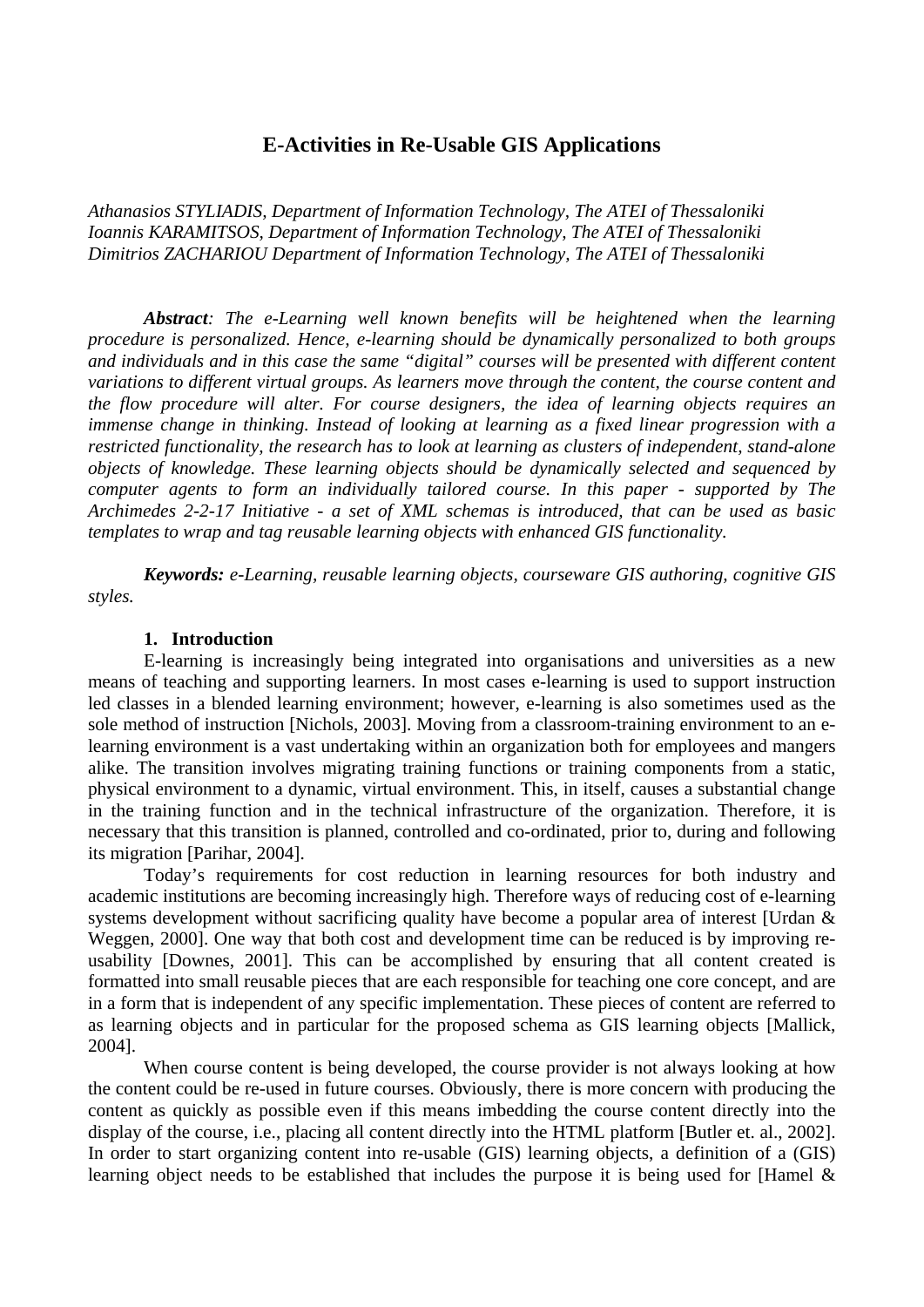Ryan-Jones, 2002], as well as a schema or set of schemas in XML that need to be created before the content development stage [Walsh 1998].

## **2. THE XML Schemas**

The basic framework for an GIS e-Learning system is based on the definition of a GIS learning object and the appropriate schema in XML. A library of learning objects with metadata and spatial functionality forms the basis of this system. In order to construct personalized courses for learners, a data model of a learner is needed to provide background information to describe the learner's needs [Karnik, 2004]. The Learning Management System (LMS), including a search engine, uses the learner's interests to select appropriate learning objects and then pieces together courses based on the organizational structure and instructional design information [Wiley, 2000].

In the Archimedes 2-2-17 project (ATEI of Thessaloniki, Greece), the following aspects are defined to implement the XML schema:

• The Content Packaging for the learning structure, including information about sequences and alternations of the learning objects;

• The Learner Model, including the learner's personal properties, such as: skills, prior knowledge, background information, etc.

It has been decided to avoid spending time researching metadata since there are existing detailed standards or specifications for learning object metadata, the content packaging specification and the learner information specification that have been developed by IEEE, IMS, CanCore [CanCore, 2002] and Dublin Core [Dublin Core, 2005]. However, it should be noted that some modifications are needed to make the schemas more suitable for a reusable and adaptive e-learning system. Moreover, the concept of learning object has been re-defined and a schema has been developed for it according to the new GIS features with spatial functionality that have been introduced. This new schema and the underline Learning Management System form the foundation of the proposed GIS e-learning system [Mallick, 2004].

## **2.1. Schema for Content Packaging**

In a GIS e-Learning system, instructional content must be collected and packaged in some electronic form to enable efficient aggregation, distribution, management, and deployment. The content packaging from LMS may be used to enable the encapsulation of the required learning resources, simple course structure information, and other supporting information such as metadata, which promotes the flexibility and interoperability of learning materials [Parihar, 2004].

However, one of the major weaknesses of the LMS content packaging specification is that it only supports a simple structure, and does not include any instructional design information. Therefore, it is necessary to add new approaches, such as hierarchical branching, or custom learning paths with conditional branching, if they are required. In this research, the basic structure of the LMS content packaging specification is adopted, and then some new features are introduced to make flexible generation of an individually tailored course possible. Every content packaging file includes a top-level <manifest> element. It is a mandatory element describing the package itself. It may also contain some sub-manifests [Karnick, 2004].

Each instance of a manifest includes the following categories:

• metadata – an element describing a manifest as a whole. It can use any element in the metadata schema;

• organizations – an element describing zero, one, or multiple organizations of the content within a manifest;

• resources – an element containing references to all of the actual resources and media elements needed for a manifest, including metadata describing the resources, and references to any external files;

• (sub)manifest – one or more optional nested manifests.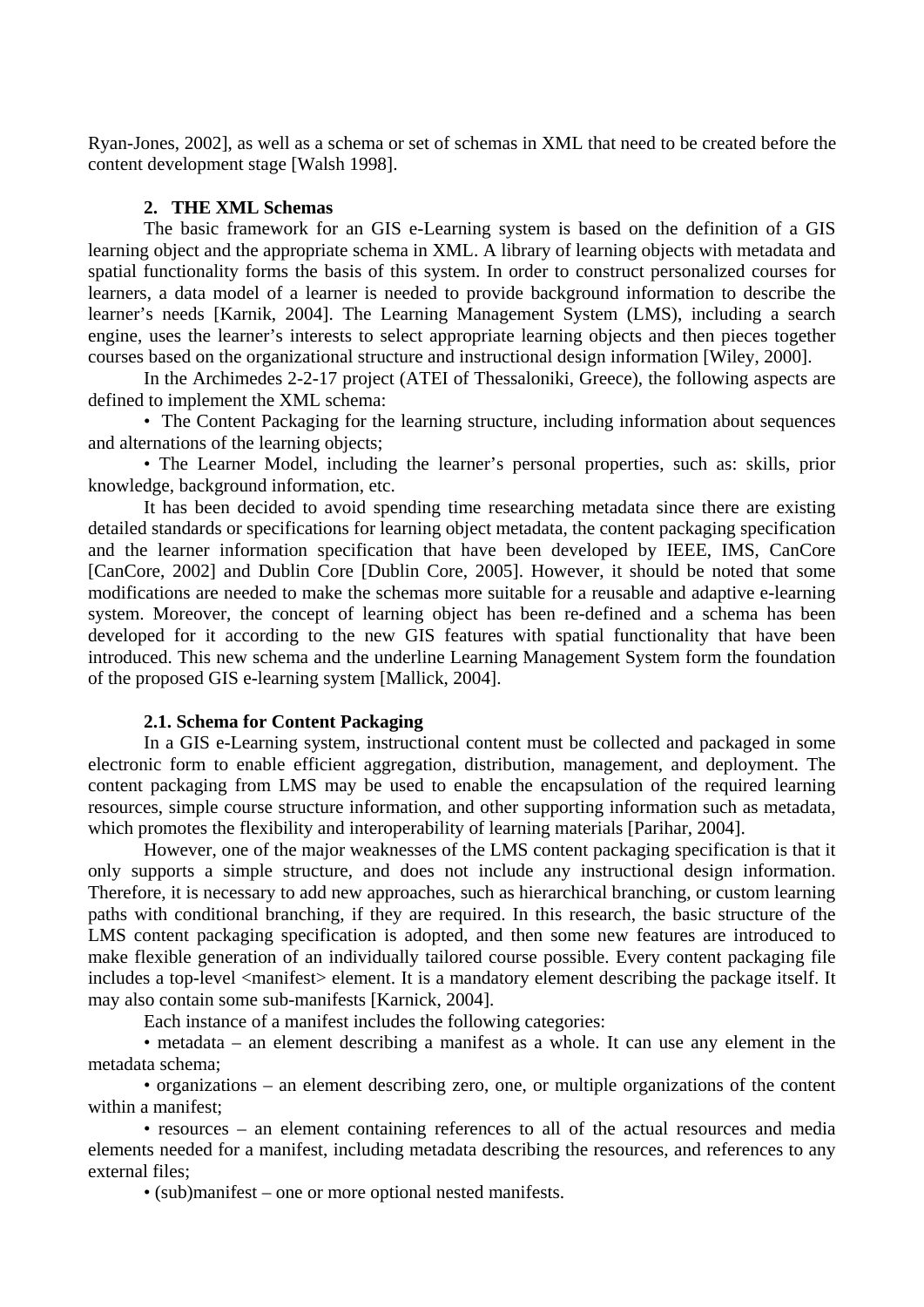Amongst those categories, the <organizations> element is the most important one. This element may contain several  $\langle$ organization $\rangle$  elements, each representing one separate course. The problem here is how to define a set of specific elements, into the <organization> element, to describe the course sequencing information. To describe such a course, the structure of the <organization> element may contain several <item> elements; each represents a point in the course structure.

An  $\lt$ item element may contain sub-ordinate  $\lt$ item elements or may appear on the same level as other  $\lt$ item elements. Each  $\lt$ item element has an "identifier" attribute, which is assigned a unique string to distinguish this item from others. Also an "identifierref" attribute for  $\langle$ item> element may be used to reference a resource in the <resources> element, which indicates the GIS learning object that should be put at this point [Table 1], [Table 2].



**Table 1:** *Schema GIS Object Types with Underlying Topology*



**Table 2:** *Topological & Set-Oriented GIS e-Learning Operations*

At some points, the <testItem> element may be set to indicate a quiz for evaluation of learner's performance. The <br/>branches> element in <item> can be used to define the different instruction approaches in a same course. Each approach is described by a  $\alpha$ -branch b element that represents a separate instruction sequence. A  $\langle$ branch $\rangle$  element uses  $\langle$ condition $\rangle$  element to present the rules, on which the selection of one approach can be determined.

In this research (Archimedes 2-2-17 project), four types of learning elements, separately or in combination, can be used to distinguish each learning approach. So, in the <condition> element, the <difficulty> and <semanticdensity> elements describe the difficulty range and the comprehensiveness range of each path, which extends from, say, one (1) to five (5), representing the range from low levels to high levels. Therefore the  $\langle \text{min} \rangle$  element and the  $\langle \text{max} \rangle$  element may illustrate the range of difficulty and comprehensiveness for the particular chosen learning path. Moreover, the  $\leq$ prerequirement $\geq$  element specifies the prerequisite if any, which requires the learner to get some scores range at a quiz to go through this learning path.